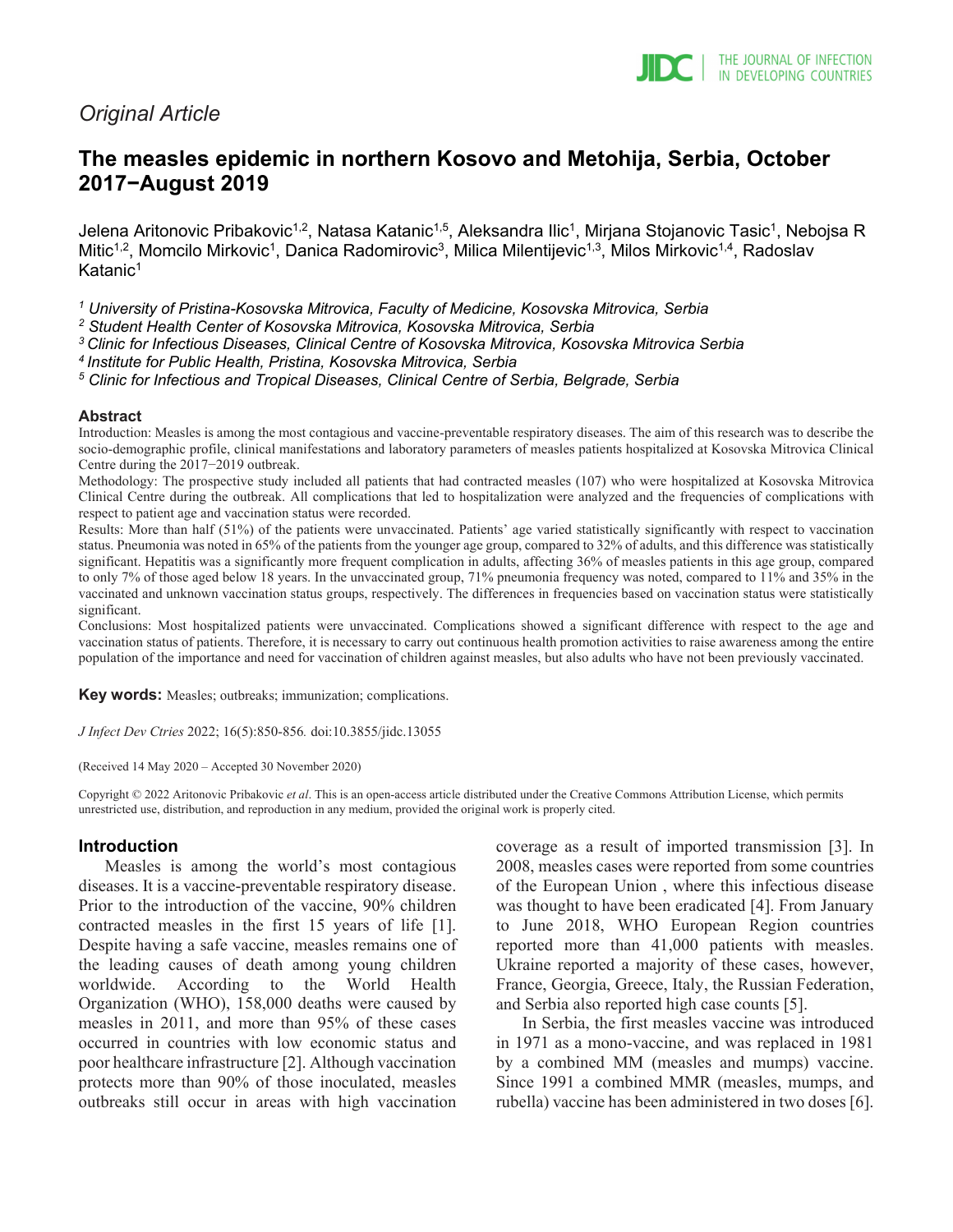Prior to the latest outbreak, a major measles epidemic in the Republic of Serbia was reported in 1997. Two decades later, in the beginning of October 2017, a new major epidemic was registered in the country. The first case of measles in the territory of Kosovo and Metohija was reported on  $1<sup>st</sup>$  October 2017, whereas the measles epidemic in parts of Kosovo and Metohija with majority Serb and non-Albanian population was reported on 23rd October 2017, where  $410$  cases were registered until  $18<sup>th</sup>$  October 2018 [7].

The aim of this research was to describe the sociodemographic profile, clinical features, and laboratory parameters of measles patients hospitalized at Kosovska Mitrovica Clinical Centre during the 2017−2019 outbreak. A further goal was to identify the complications most commonly associated with the hospitalization of measles patients during this epidemic.

# **Methodology**

A prospective study was carried at the Kosovska Mitrovica Clinical Centre during the epidemic period between  $1<sup>st</sup>$  October 2017 and  $27<sup>th</sup>$  August 2019. The study included all patients that had contracted measles (107) who were hospitalized. This health facility is the main hospital in northern Kosovo and Metohija and all patients from those areas requiring hospitalization were admitted to either the Infectious Diseases Ward (74) or the Pediatric Ward (33), depending on their age.

At the beginning of the epidemic, the diagnosis of first 10 patients , infected with measles, was confirmed based on positive specific IgM antibodies (Anti-Measles Virus ELISA (enzyme-linked immunosorbent assay), IgM) and PCR (Polymerase Chain Reaction) which was used to detect nucleic acid from nasopharyngeal swabs. Sample analysis was conducted in the National Reference Laboratory of the Institute of Virology, Vaccines and Sera "Torlak" in Belgrade. Different commercial ELISA kits were used for IgM antibody testing and only the National Reference Laboratory performed viral RNA detection by PCR. In the further course of the epidemic, diagnosis was established on the basis of clinical features and epidemiological data, with the exception of patients that presented with atypical clinical features (absence of rash or fever) who were still tested for measles during the epidemic.

Demographic characteristics and vaccination status was obtained for all patients, and their clinical manifestations and laboratory parameters (total leukocytes, lymphocytes, neutrophil, C-reactive protein (CRP), alanine aminotransferase (ALT), erythrocyte

sedimentation rate (ESR), aspartate aminotransferase (AST), and lactate dehydrogenase (LDH)) were monitored. We collected initial laboratory parameters to compare. Also, we collected the highest body temperature of each patient. Patient demographic data, clinical information and complications were recorded on a separate predesigned form. The measles vaccination status of a patient was established either through a vaccination card or through verbal confirmation with parents (if vaccination card was not available). Measles complications were diagnosed by physicians based on clinical findings with the support of laboratory and radiological findings, like X-ray chest, abdominal ultrasound, blood biochemistry, and complete blood count. The sample was segregated into two groups based on age, with those aged  $\leq 18$  years assigned to pediatric (Group 1) and those aged  $> 18$ years into adult group (Group 2). Based on vaccination status, patients were classified into three groups, denoted as "vaccinated", "unvaccinated", and "unknown vaccination status". All complications (pneumonia, otitis media, hepatitis, encephalitis, sinusitis, laryngitis, diarrhea) that led to hospitalization were analyzed and the frequencies of complications with respect to patient age and vaccination status were recorded.

The gathered data was subjected to descriptive statistical analyses and statistical hypothesis tests. Continuous variables were presented as arithmetic mean, median, standard deviation, minimum (min) and maximum (max) value, and categorical variables as absolute and relative numbers. For continuous variables, normality of the distribution was checked via the Shapiro-Wilk test.

Since the continuous variables did not meet the normal distribution criteria, nonparametric methods were utilized to compare the differences between two groups, whereby Mann−Whitney U test was applied to the rank sums, and Kruskal−Wallis test was utilized to compare the differences among three groups. A chisquared test and Fisher's exact test were performed when analyzing the frequency differences among groups. All hypotheses were tested at a statistical significance level (alpha level) of 0.05. The SPSS Statistics 22 software program (SPSS Inc., Chicago, IL, USA) was used for statistical processing of the results.

## **Results**

The study included 107 subjects, 60 (56%) of whom were male and 47 (44%) were female. The median age of the sample was 8.5 years (IQR 2.0 - 27.25 years).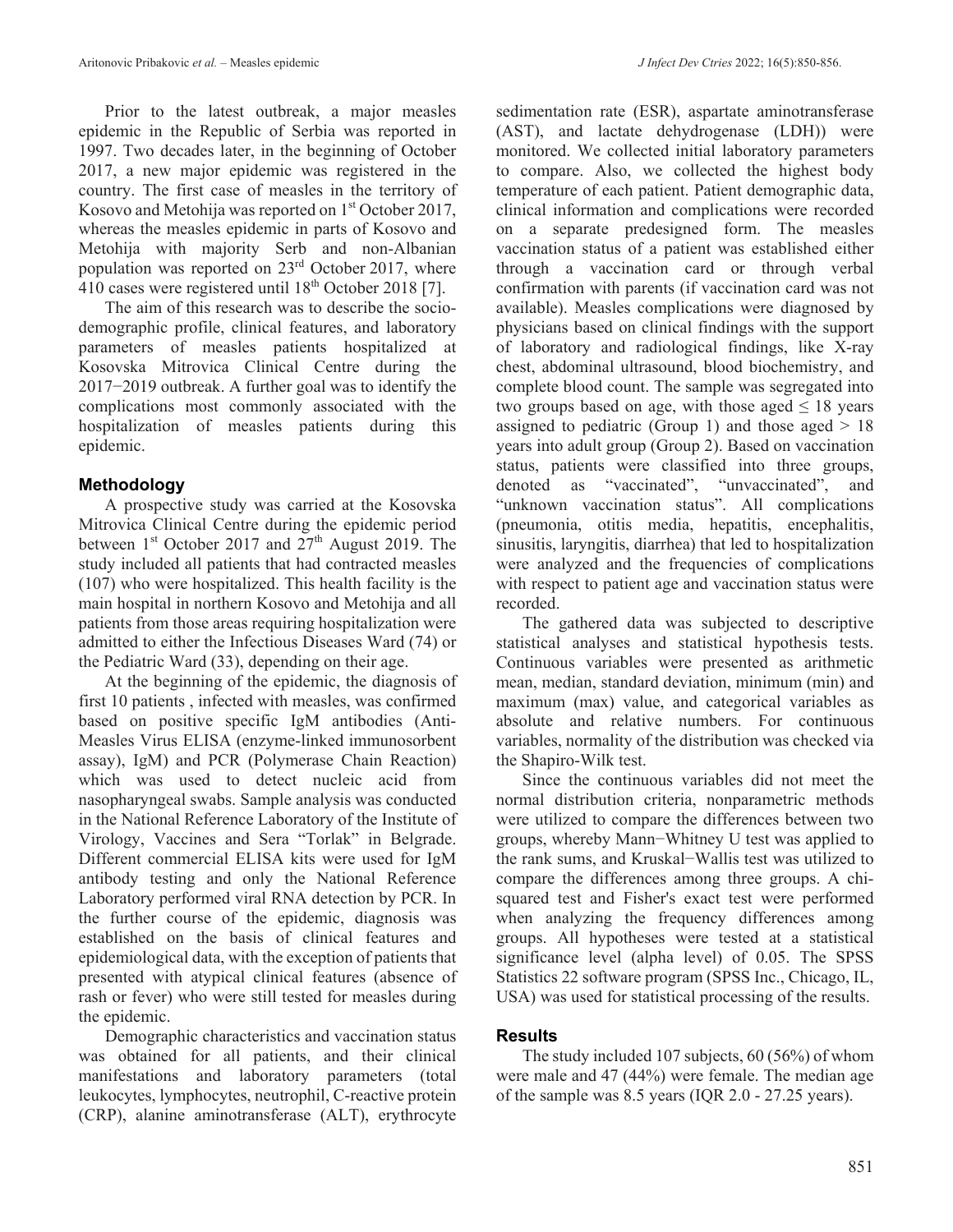More than half (51%) of the patients were unvaccinated, 17% were vaccinated, and in the remaining 32% vaccination status was unknown. The median age of unvaccinated subjects was 2.0 years (IQR 1.0 - 5.0 years), while 22.5 (IQR 22.0 - 28.75 years) and 28.0 (IQR 20.5 - 35.0 years) was obtained for the vaccinated subgroup and that with unknown vaccination status. Patients' age varied statistically significantly with respect to vaccination status ( $p \leq$ 0.001) (Figure 1).

All clinical measles manifestations occurred with high frequency. Rash was the most common complaint, affecting 98% of the patients, followed by cough (90%), fever (84%), and conjunctivitis (71%), as shown in Table 1.

Majority of patients experienced one (31.8%) or two (30.8%) complications, while no complications were noted in 13.1% cases, and 24.3% of the sample was affected by three or more complications. According to age groups, the difference in the frequency of complications did not show statistical significance, however, patients without complications were significantly more frequent in the group of vaccinated  $(p = 0.042)$ . The most common measles complication was pneumonia (49.5%), followed by diarrhea (39%), and hepatitis and laryngitis (20%), while other complications were relatively infrequent.

Encephalitis as a measles complication was not diagnosed in any of the patients included in the study. One patient who developed severe pneumonia with suspected acute respiratory distress syndrome (ARDS) was transferred to the intensive care unit where he successfully recovered. There were no fatalities in our hospital (Table 1).

**Table 1.** Distribution of clinical manifestations and complications in patients with measles.

|                                   | N(%       |
|-----------------------------------|-----------|
| <b>Clinical manifestations</b>    |           |
| Fever                             | 90 (84.1) |
| Rash                              | 105(98.1) |
| Cough                             | 96 (89.7) |
| Conjunctivitis                    | 76 (71.0) |
| <b>Complications</b>              |           |
| Hepatitis                         | 21(19.6)  |
| Diarrhea                          | 42(39.3)  |
| Otitis Media                      | 4(3.7)    |
| <b>Sinusitis</b>                  | 2(1.9)    |
| Laryngitis                        | 22(20.6)  |
| Pneumonia                         | 53 (49.5) |
| Encephalitis                      | 0(0)      |
| <b>Frequency of complications</b> |           |
| Without complications             | 14(13.1)  |
| One complication                  | 34(31.8)  |
| Two complications                 | 33 (30.8) |
| Three and more complications      | 26(24.3)  |

As noted previously, participants were grouped by age into Group 1 (aged  $\leq$  18 years) and Group 2 (aged > 18 years). The median age of patients in Group 1 was 2.0 years (IQR 1.0 - 5.25 years), while 29.5 years (IQR 23.75 - 36.0 years) was measured for Group 2. Measles incidence was slightly higher among younger patients (58%) compared to older individuals (42%). No statistically significant differences in the clinical manifestation frequencies were noted between the two age groups.

In Group 1, pneumonia affected 65% of the patients, compared to 32% in Group 2, and this difference was statistically significant ( $p = 0.001$ ). Hepatitis was noted in 7% of patients in the younger age group, while it occurred in 36% of adults. This difference was also statistically significant ( $p < 0.001$ ). Only 30% of patients in Group 1 experienced diarrhea, which affected 48% of Group 2, but the difference was not statistically significant ( $p = 0.065$ ).

No statistically significant differences in the frequency of sinusitis, laryngitis and conjunctivitis as measles complications were noted between the two age groups. Only younger patients were affected by otitis (Table 2).

The total leukocyte and lymphocyte values were statistically significantly higher in Group 1 ( $p = 0.002$ ) and  $p \leq 0.001$ , respectively), while the values of granulocytes, C-reactive protein (CRP) and alanine aminotransferase (ALT) were significantly higher in Group 2 ( $p \le 0.001$ ). The sedimentation, aspartate aminotransferase (AST), and lactate dehydrogenase (LDH) values did not differ with respect to patients' age (Table 2).



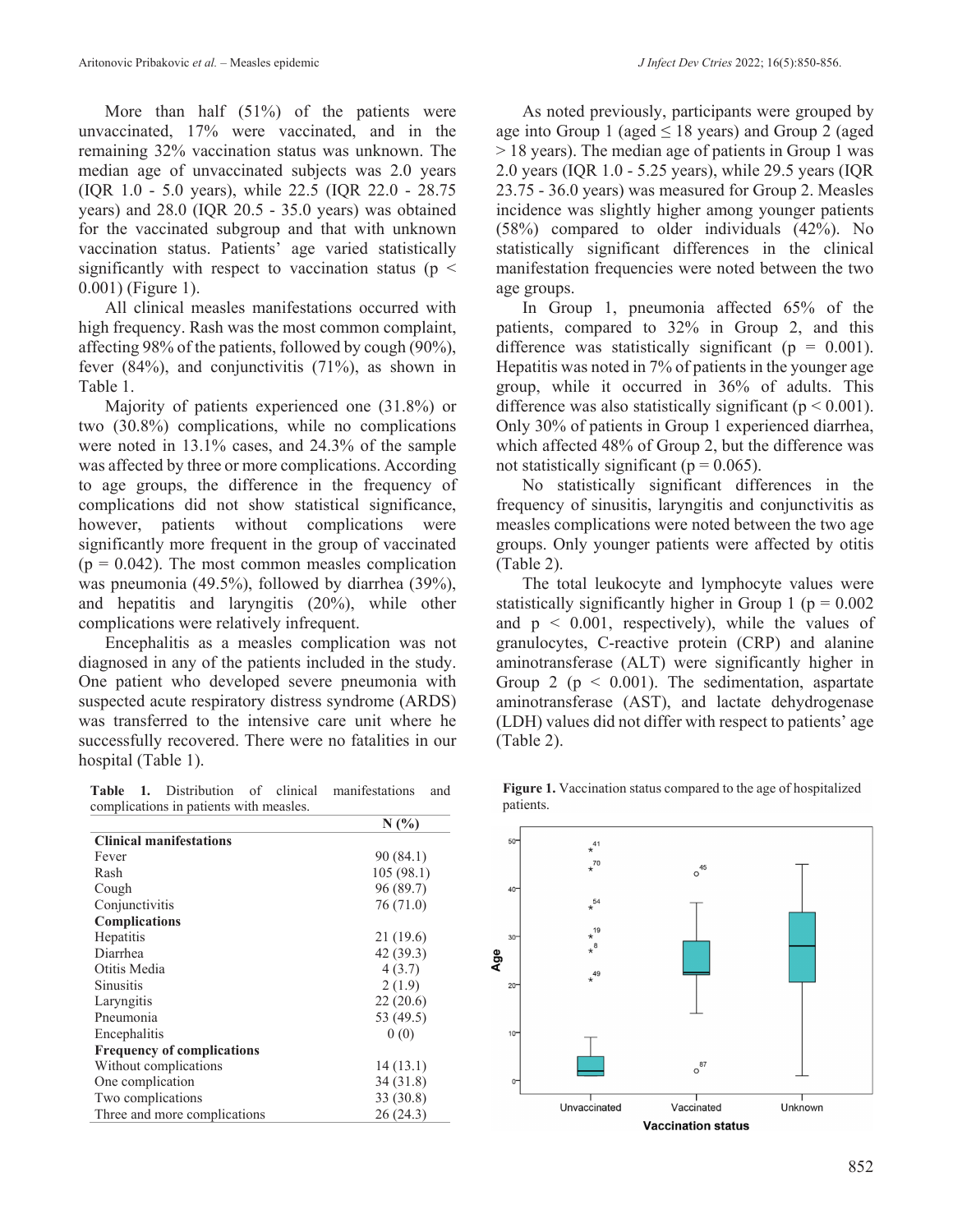|                                              | Age                   |                      |                |
|----------------------------------------------|-----------------------|----------------------|----------------|
|                                              | Up to 18 years        | For over 18 years    | <i>p</i> value |
|                                              | 60(58%)               | 44 (42%)             |                |
| <b>Clinical manifestations</b>               |                       |                      |                |
| Fever                                        | 52 (86.7)             | 35(79.5)             | 0.332          |
| Rash                                         | 58 (96.7)             | 44(100.0)            | 0.221          |
| Cough                                        | 55 (91.7)             | 39(88.6)             | 0.605          |
| Conjunctivitis                               | 42(70.0)              | 32(72.7)             | 0.762          |
| <b>Complications</b>                         |                       |                      |                |
| Otitis Media                                 | 4(6.7)                | 0(0)                 | 0.081          |
| <b>Sinusitis</b>                             | 1(1.7)                | 1(2.3)               | 1.00           |
| Laryngitis                                   | 14(23.3)              | 7(15.9)              | 0.351          |
| Pneumonia                                    | 39(65.0)              | 14(31.8)             | $0.001*$       |
| Diarrhea                                     | 18(30.0)              | 21(47.7)             | 0.065          |
| Hepatitis                                    | 4(6.7)                | 16(36.4)             | ${}< 0.001*$   |
| Encephalitis                                 | $\theta$              | $\Omega$             |                |
| <b>Blood biochemistry</b>                    |                       |                      |                |
| Leukocytes, Median(range)                    | $6.8(2.3-43.4)$       | $4.2(2.7-16.6)$      | $0.002*$       |
| Lymphocytes, Median(range)                   | $28.2(3.5-73.0)$      | $12.8(3.8-64.8)$     | ${}< 0.001*$   |
| Neutrophils, Median(range)                   | $64.5(2.1-88.5)$      | $80.3(5.1-96.0)$     | ${}< 0.001*$   |
| CRP, Median(range)                           | $7.8(0.7-57.2)$       | 34.9 (2.3-124.8)     | ${}< 0.001*$   |
| ESR (mm in first hour), <i>Median(range)</i> | $17.5(7.0-76.0)$      | $25.0(3.0-80.0)$     | 0.151          |
| AST, Median(range)                           | $55.5(23.0-712.0)$    | 72.0 (17.0-655.0)    | 0.110          |
| ALT, Median(range)                           | 31.0 (9.0-584.0)      | 55.0 (9.0-428.0)     | ${}< 0.001*$   |
| LDH, Median(range)                           | 1000.0 (682.0-1624.0) | 634.0 (407.0-1789.0) | 0.080          |

**Table 2.** Clinical manifestations, complications and biochemical analyzes of patients with measles by age.

\*- Statistically significant difference; CRP: C-reactive protein; ESR: Erythrocyte Sedimentation Rate; AST: aspartate aminotransferase; ALT: alanine aminotransferase; LDH: Lactate dehydrogenase.

|                                       | <b>Vaccination status</b> |                       |                       |              |
|---------------------------------------|---------------------------|-----------------------|-----------------------|--------------|
|                                       | Unvaccinated              | Vaccinated            | <b>Unknown</b>        | $p$ value    |
|                                       | 55 (51%)                  | 18(17%)               | 34 (32%)              |              |
| <b>Clinical manifestations</b>        |                           |                       |                       |              |
| Fever                                 | 48 (87.3)                 | 12(66.7)              | 30(88.2)              | 0.084        |
| Rach                                  | 53 (96.4)                 | 18(100.0)             | 34(100.0)             |              |
| Cough                                 | 51 (92.7)                 | 14(77.8)              | 31(91.2)              | 0.183        |
| Conjunctivitis                        | 39(70.9)                  | 10(55.6)              | 27(79.4)              | 0.196        |
| <b>Complications</b>                  |                           |                       |                       |              |
| Otitis media                          | 3(5.5)                    | 1(5.6)                | 0(0)                  |              |
| Sinusitis                             | 0(0)                      | 1(5.6)                | 1(2.9)                |              |
| Laryngitis                            | 12(21.8)                  | 5(27.8)               | 5(14.7)               | 0.511        |
| Pneumonia                             | 39(70.9)                  | 2(11.1)               | 12(35.3)              | ${}< 0.001$  |
| Diarrhea                              | 15(27.3)                  | 6(33.3)               | 21(61.8)              | $0.005*$     |
| Hepatitis                             | 6(10.9)                   | 5(27.8)               | 10(29.4)              | 0.065        |
| Encephalitis                          | 0(0)                      | 0(0)                  | 0(0)                  |              |
| <b>Blood biochemistry</b>             |                           |                       |                       |              |
| Leukocytes, Median (range)            | $6.2(2.5-43.4)$           | $3.9(2.7-16.6)$       | $5.0(2.3-20.1)$       | 0.133        |
| Lymphocytes, Median(range)            | $28.8(3.9-73.0)$          | $19.0(3.5-64.8)$      | $13.1 (3.8-59.5)$     | $0.001*$     |
| Neutrophils, Median(range)            | $63.6(2.1-90.6)$          | $71.1(5.1-87.4)$      | 80.5 (32.4-96.0)      | $0.005*$     |
| CRP, Median(range)                    | $7.8(0.7-102.1)$          | $22.7(2.3-88.0)$      | $22.6(1.5-124.8)$     | ${}< 0.001*$ |
| ESR (mm in first hour), Median(range) | $17.5(7.0-53.0)$          | $30.0(7.0-80.0)$      | $24.5(3.0-45.0)$      | 0.269        |
| AST, Median(range)                    | 55.5 (23.0-712.0)         | 57.5 (17.0-519.0)     | $70.5(21.0-655.0)$    | 0.174        |
| ALT, Median(range)                    | $31.0(9.0-584.0)$         | $47.0(17.0-428.0)$    | $53.0(9.0-365.0)$     | $0.010*$     |
| LDH, Median(range)                    | 988.0 (487.0-1624.0)      | 1223.0 (455.0-1461.0) | 1008.0 (407.0-1789.0) | 0.725        |

\*- Statistically significant difference; CRP: C-reactive protein; ESR: Erythrocyte Sedimentation Rate; AST: aspartate aminotransferase; ALT: alanine aminotransferase; LDH: Lactate dehydrogenase.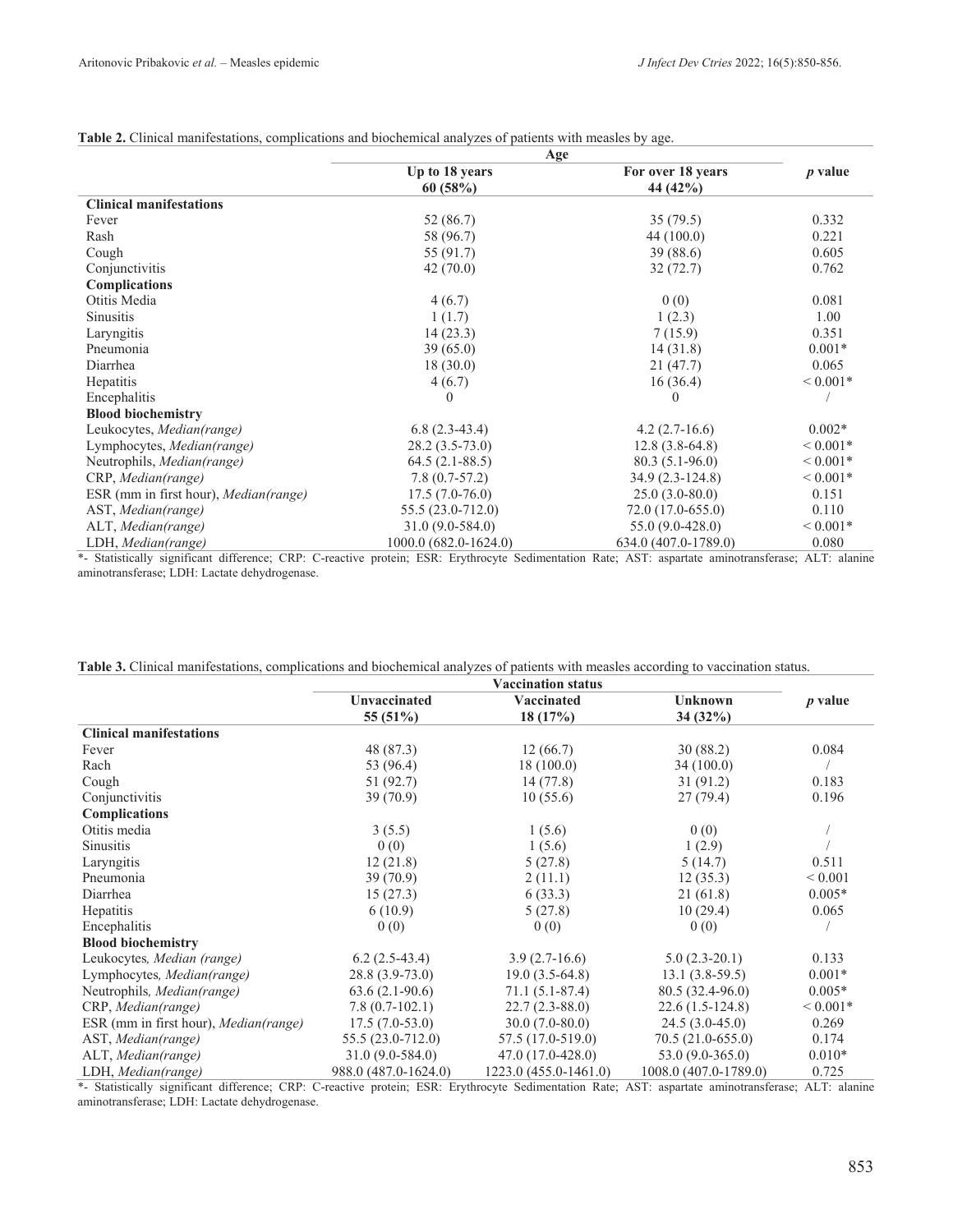The median hospitalization duration in patients aged  $\leq 18$  and  $> 18$  was 5 days (1-16) and 6 days (1−22), respectively, and this difference was not statistically significant ( $p = 0.179$ ).

The mean body temperature in patients aged  $\leq 18$ was 38.6 ºC (36.6−41.7 ºC) compared to 38.2 ºC (36.0−40.0 ºC) in patients aged > 18. The difference was statistically significant ( $p = 0.041$ ).

Based on vaccination status, patients were classified into three groups (vaccinated, unvaccinated, and unknown vaccination status) and the relationship between vaccination status and frequency of measles complications was investigated.

The frequencies of most clinical manifestations did not show a statistically significantly difference among the three vaccination status groups. However, elevated body temperature was least common among the vaccinated patients (67%). Body temperature values also differed significantly between unvaccinated and vaccinated groups ( $p = 0.009$ ), as well as between the vaccinated and those of unknown vaccination status (p = 0.041). Mean body temperature in unvaccinated patients was 38.8 ºC (36.6−41.7 ºC), 37.8 ºC (36.0−39.6 ºC) was measured in the vaccinated group, and in patients with unknown vaccination status the mean body temperature was 38.5 ºC (36.3−40.0 ºC).

In the unvaccinated group, 71% pneumonia frequency was noted, compared to 11% and 35% in the vaccinated and unknown vaccination status groups, respectively. The differences in frequencies based on vaccination status were statistically significant ( $p <$ 0.001). Diarrhea affected 27%, 33%, and 62% of vaccinated, unvaccinated, and patients with unknown vaccination status, respectively, and these differences were statistically significant ( $p = 0.005$ ).

When patients were grouped by vaccination status, frequencies of other measles complications were low, as shown in Table 3. CRP values (median) were 7.8, 22.7, and 22.6 for unvaccinated, vaccinated, and patients with unknown vaccination status, respectively. CRP values differed statistically significantly in relation to vaccination status ( $p < 0.001$ ), with statically significant differences between unvaccinated and vaccinated participants ( $p = 0.003$ ), as well as between unvaccinated individuals and those with unknown vaccination status ( $p = 0.001$ ) (Table 3).

#### **Discussion**

On 1st October 2017, 20 years after the previous measles outbreak in the Republic of Serbia, the first suspected cases corresponding to the clinical features of measles were reported on the territory of Kosovo and

Metohija with majority Serb and non-Albanian population. Virological and serological laboratory analyses performed at the Reference Laboratory of the Institute of Virology, Vaccines and Sera "Torlak" confirmed the circulation of this virus in our population on  $6<sup>th</sup>$  October 2017, and the measles epidemic was declared on 23rd October 2017. Although, at the time, only seven laboratory-confirmed cases were registered, low levels of collective immunity to the smallpox virus and high contagiousness of this causative agent led to the rapid spread of the virus throughout the country. Namely, the incidence of MMR vaccination in the second year of life was 81% at the outset of the nationwide epidemic [7]. The highest proportion of measles seronegativity was observed among children aged one to two years (56.1%) and adults aged 20 to 39 years (18.5%) in Vojvodina, Serbia before the occurrence of outbreak in 2017/18 [8]. On the other hand, only 17% of measles patients admitted to our hospital had been vaccinated, and the percentage was even lower among the youngest patients.

All clinical measles manifestations occurred with high frequency, which was the highest (98%) for rash, followed by fever (84%), which was least common among the vaccinated patients (67%). Moreover, body temperature values were significantly lower in vaccinated patients. Our results show that not all patients have classic symptom triad [9], as vaccinated individuals, in particular, may not develop rash or fever. Hence, based on epidemiological information on the contact and the symptoms they had, these patients were tested and the presence of measles virus was confirmed. The findings of this research are in line with those reported by Grammens *et al*., who also indicated the possibility of the absence of some of the classic measles symptoms, such as rash or fever, especially in vaccinated individuals [10]. Kohlmaier *et al.* also suggest that doctors should test patients with atypical measles symptoms, especially during outbreaks [11].

Measles can be accompanied by complications, such as pneumonia, otitis, encephalitis, hepatitis, and diarrhea, as well as a rare long-term sequela, subacute sclerosing panencephalitis.

In 13% of our hospitalized patients, the disease was uncomplicated. Most had one (32%) or two (31%) complications, while a quarter of hospitalized patients had three or more complications. Patients without complications were significantly more frequent in the vaccinated group.

Pneumonia has been shown to be the most common and most lethal complication of measles [12,13]. It was also the most frequently occurring complication in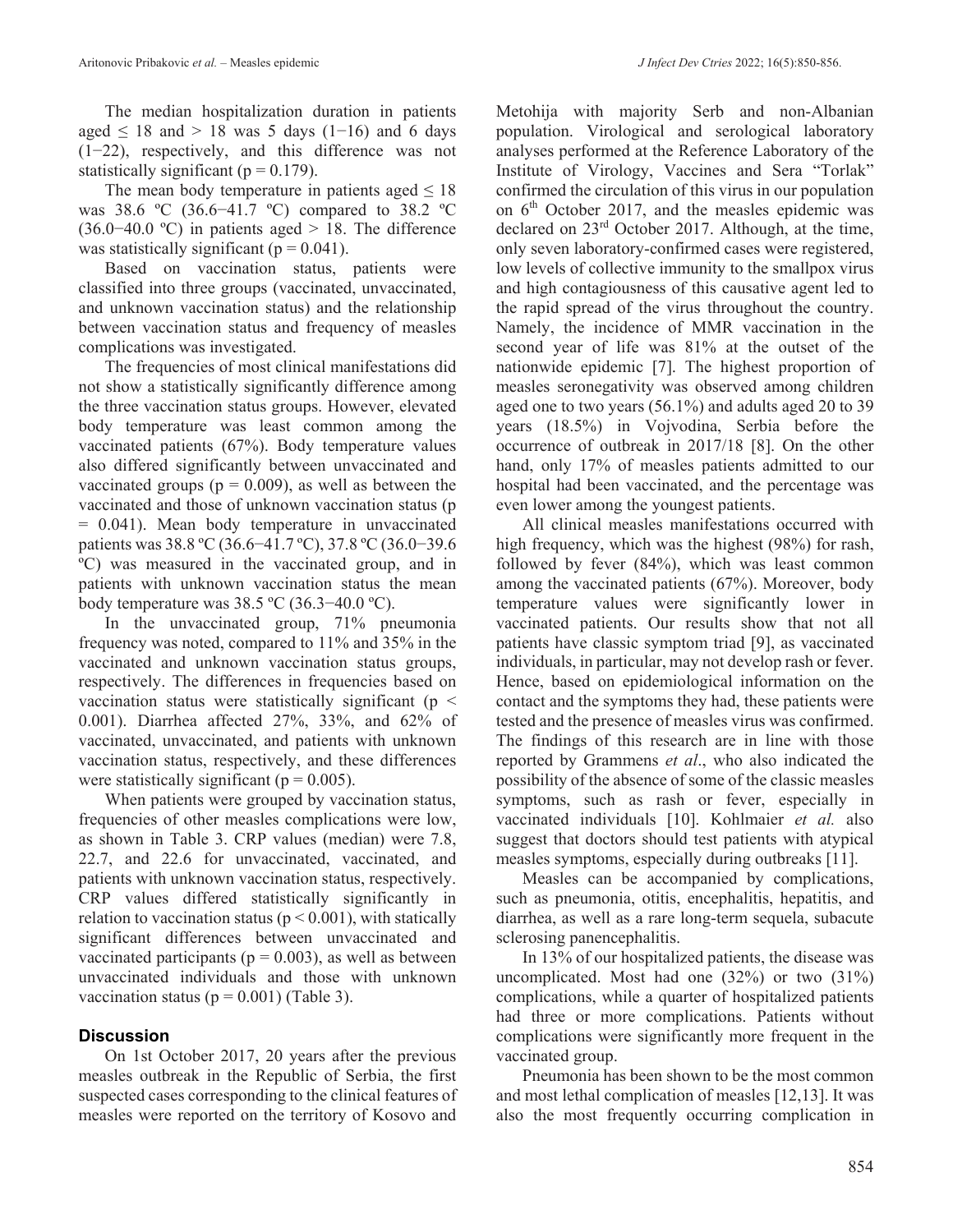measles among the patients admitted to our hospital, affecting about 50% of these individuals. These findings are consistent with the data reported by Han *et al*., who also found that pneumonia was the most common measles complication and was present in 52.4% of the patients [14]. In the present study, the highest pneumonia prevalence was noted for younger and unvaccinated patients. A similar pattern was observed by Sultana *et al*., whose analyses revealed that pneumonia was the most common complication, followed by diarrhea, both of which were significantly more frequent in unvaccinated patients, whereas in 77.8% of vaccinated patients measles progression was uncomplicated [15].

Unlike pneumonia, hepatitis was a significantly more frequent complication in adults, affecting 36% of measles patients in this age group, compared to only 7% of those aged below 18 years. These data are supported by the findings yielded by a French study, in which hepatitis was the most frequent complication in young adults, affecting 37.5% of these patients [16]. Similar trends were described previously by other authors [17], while some even suggest that hepatitis should be considered a common finding in adults, rather than a measles complication [18].

Available evidence indicates that measles-related diarrhea increases mortality risk; however, this risk is limited to the period spanning from one week before to four weeks after the emergence of rash, without posing long-term risk [19]. In our patients, after pneumonia, diarrhea was the second most frequent complication and affected 39% of individuals. Although there was no significant difference in the frequency of this complication with respect to age, diarrhea was significantly more common among unvaccinated subjects.

Similar results were obtained in a Bulgarian study, where diarrhea was frequently (40%) observed in measles patients, with only pneumonia being more prevalent [20]. However, some authors have shown that diarrhea was the most common complication in their studied populations [21]. These discrepancies in the results likely arise due to the inclusion of all persons with measles in the latter analyses, rather than only those that were hospitalized.

In our sample, otitis was only present in younger patients, whereas encephalitis was not diagnosed in any of the subjects.

In addition to the complications, values of most laboratory tests also showed a significant difference in the age and vaccination status of hospitalized patients. When we consider the age of our respondents, the

younger ones had higher values of total leukocytes and lymphocytes, while our elderly patients had higher values of neutrophils, CRP and ALT. Regarding vaccination status, unvaccinated patients from our survey had the highest levels of lymphocytes, while patients with unknown vaccination status had the highest values of neutrophils. When it comes to CRP, vaccinated respondents and those with the unknown vaccination status had the higher values compared to unvaccinated patients.

## **Limitations**

Our study involved some limitations. Firstly, we did not have access into vaccine cards of all patients. Furthermore, due to luck of equipment, the diagnosis in all patients was not confirmed by PCR. However, this study provided insight into the most common reason for hospitalization of measles patients.

## **Conclusions**

Most patients included in the analyses presented here were unvaccinated, indicating a low level of public health education pertaining to this specific primary prevention measure. Therefore, it is necessary to carry out activities to raise awareness among the population regarding the importance and need for vaccination against measles for not only children, but also adults who have not been previously vaccinated. Complications are still the leading cause for hospitalization of measles patients, most of whom are children at risk. This research also points to the poor resistance to measles in adults.

## **Acknowledgements**

Our deepest thanks to the Kosovska Mitrovica Clinical Centre, Infectious Diseases Ward and Pediatric Ward.

#### **References**

- 1. Strebel PM, Cochi SL, Hoekstra E, Rota PA, Featherstone D, Bellini WJ, Katz SL (2011) A world without measles. J Infect Dis 204: 1–3.
- 2. World Health Organization (WHO) (2013) Measles. Available: http://www.who.int/mediacentre/factsheets/fs286/en. Accessed: 17 Jul 2013.
- 3. Cheng WY, Tung HP, Wang HC, Lee LL, Wu HS, Liu MT (2013) Molecular epidemiology of measles virus in Taiwan in 2010– 2011: The common genotype changed from H1 to D9 and the first appearance of D4. J Med Virol 85: 1095–1099.
- 4. Pulcini C, Massin S , Launay O, Verger P (2014) Knowledge, attitude and practices of general practitioners towards measles and MMR vaccination in southeastern France in 2012. Clin Microbiol Infect 20: 38–43.
- 5. World Health Organization (2018) Measles cases hit record high in the European Region. Available: